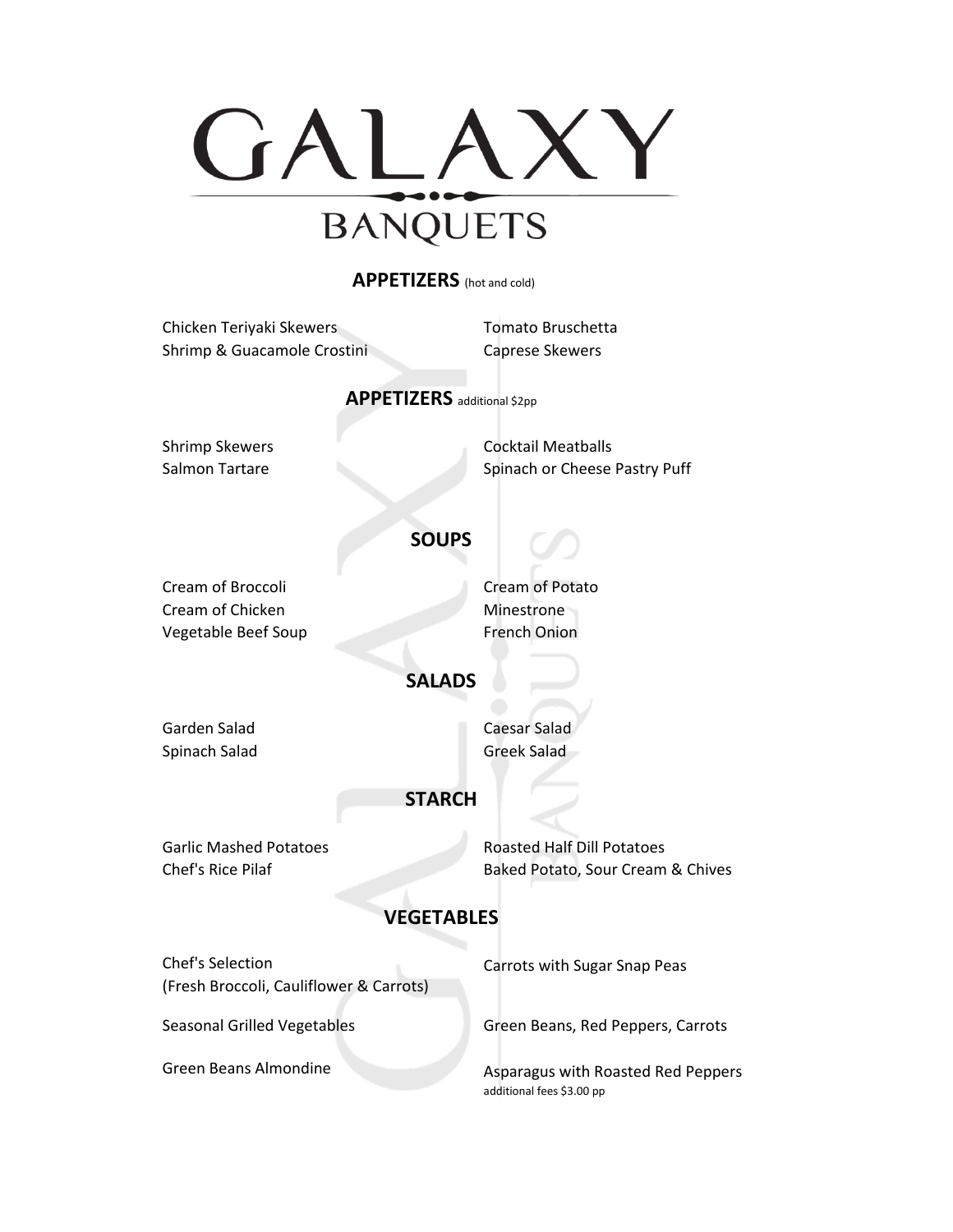

# **Chicken Entrees**

\$ 65 pp

Chicken Marsala (Fresh mushrooms with rich marsala-wine sauce)

Chicken Florentine (fresh spinach, red pepper & romano and ricotta cheese)

Chicken Champagne (fresh mushrooms with Champagne cream sauce) Chicken Vesuvio (fresh vine-ripe tomato & fresh herbs)

Chicken Limone (fresh green onion, garlic, lemon juice, white wine)

Chicken Piccatta (lemon juice, capers, fresh parsley)

# **Fish Entrees**

 $$67pp$   $$65pp$ Maple Glazed Salmon Tilapia Piccata

### **Beef Entrees**

Braised Short Rib in Red Wine \$72pp

Filet Mignon \$72pp

Prime Rib of Beef \$74pp

Prime Cut New York Strip Steak \$74pp

# **Combination Entrees**

\$79pp Filet Mignon and 3 Jumbo Shrimp

\$69pp Chicken and Maple Glazed Salmon Filet Mignon and Salmon \$79pp

Chicken and 3 Jumbo Shrimp 69pp